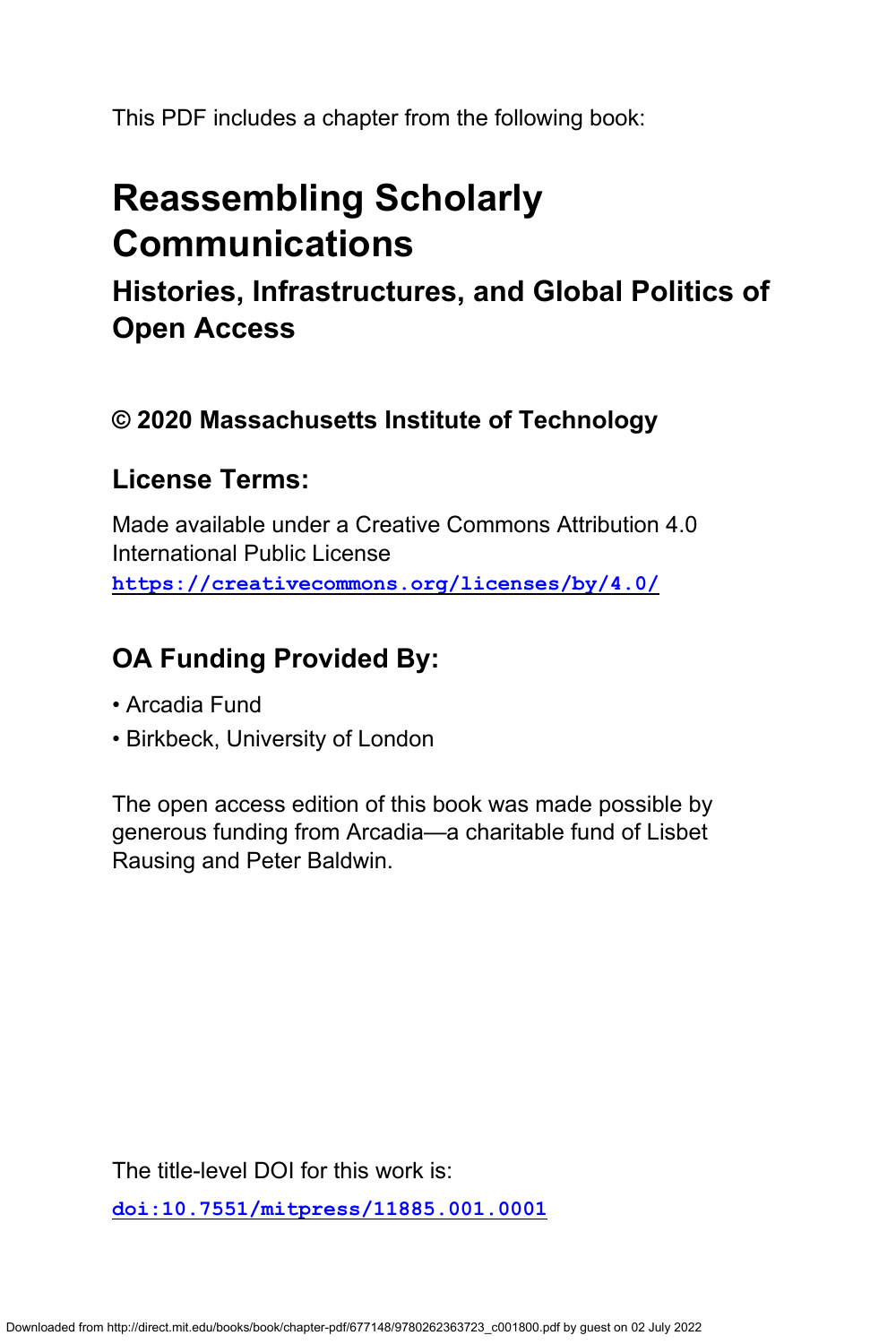### **18 The Platformization of Open**

**Penny C. S. Andrews**

As Jonathan Gray has suggested in the previous chapter in this book, any attempt to understand the emergence of platforms and platformization in "open" needs to take a multifaceted approach. As van Dijck makes plain, ownership, technology, governance, business models, content, and users/ usage are all part of the picture.<sup>1</sup> In this chapter, "open" will be used as an umbrella term to cover various forms of open practice (open access, open data, open knowledge, open source, open science, open government, open research, and so on) in order to be able to speak to the broader issues in the knowledge space than concentrating on open access or open science, in isolation, would allow.

Historically, in platform studies (the field of studies of digital media focused on the underlying computer systems supporting creative work), a platform was defined as a computing system on which other services could be built.<sup>2</sup> The system could consist of hardware, software, or both.<sup>3</sup> Here the focus was on the relationships between hardware and software design of platforms and the creative content produced on or for those platforms, predominantly video games, virtual worlds, and experiments in art, literature, and music. In Business and Management Studies, the concept was defined slightly differently: an internal platform is here seen as "a set of assets organized in a common structure from which a company can efficiently develop and produce a stream of derivative products" and an external platform is a similar structure that allows third parties to build products or services on top.4 This external platform idea was borrowed by other writers to describe the potential for different approaches to government,<sup>5</sup> libraries,<sup>6</sup> and others.

As the study of platforms as a concept has reemerged as a current topic, Tarleton Gillespie of Microsoft Research New England draws attention to the ambiguity of the word "platform" and the way it is used in architecture,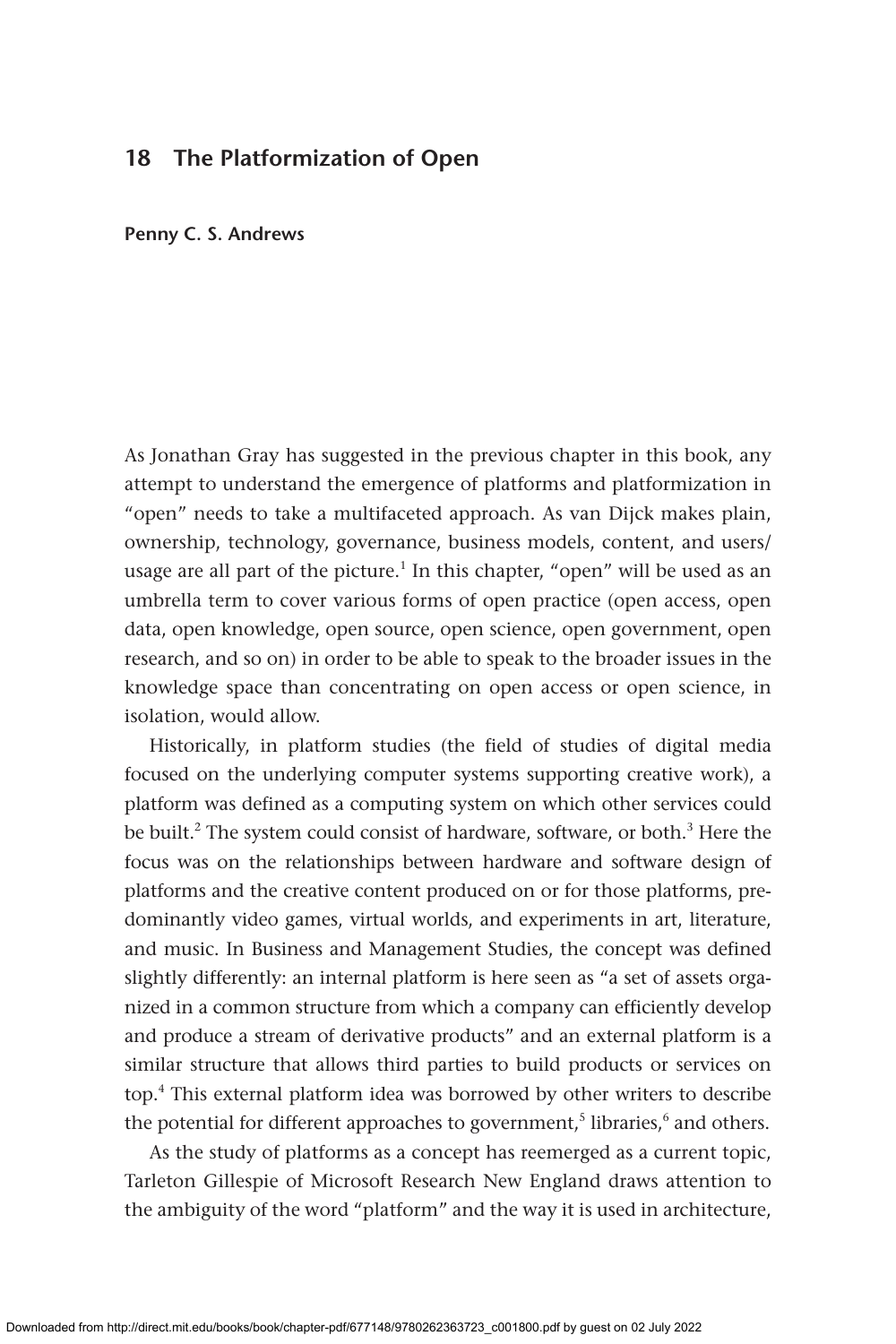figurative speech, politics, and computing, as well as business, to the point where now it is used to mean any computational service, but particularly social networking services and "open" tools and services.<sup>7</sup> The term "platform," as defined today in a digital context, now includes giving people and companies "a platform" in the figurative and political sense, as well as the infrastructure through which they can sell products and services, share data and content, express themselves, and connect with other people. What were once termed "Web 2.0," "new media," and "apps," have been amalgamated into a single, less quickly outdated term: platform.

Alongside the development of new platforms, organizations have been undergoing a process of what has been dubbed "platformization"—which also has multiple definitions. In business, it is generally used to describe a company transitioning from a business selling products to one managing direct transactions between two or more actors<sup>8</sup> in a platform-mediated network; for example, Amazon's evolution from directly selling products to enabling third-party sellers to use its platform and logistics network.<sup>9</sup> In media and communications, the term is increasingly being used to describe the process of making the data on the web compatible with social media platforms and their extension into external web and app contexts.<sup>10</sup>

It can be argued that research-sharing infrastructures and open tools and services are engaging with all these senses of platforms and platformization, with academic social networking services being seen as "reputational platforms" and mediating both connections between researchers and the sharing of research outputs, processes, and information.<sup>11</sup> The biggest players in academic publishing and scholarly communication are also building suites of products based on data sharing and acting as intermediaries between libraries, universities, researchers, and the public—and platforms rarely have open and transparent governance.<sup>12</sup> Anyone who controls access to data, including these academic publishers, can also remove that data as it suits them.<sup>13</sup> This chapter therefore takes a pluralist approach to definitions of these contested terms. When platformization is used as a description of the process of what is happening to research-sharing infrastructures, all of the above meanings are considered.

Platformization can also be a route to (positive and negative) disruption of markets, and monopolization/oligopolization. Consider the example of platformization in the form of the platform economy, otherwise known as the "gig economy." The best-known examples, Airbnb and Uber, have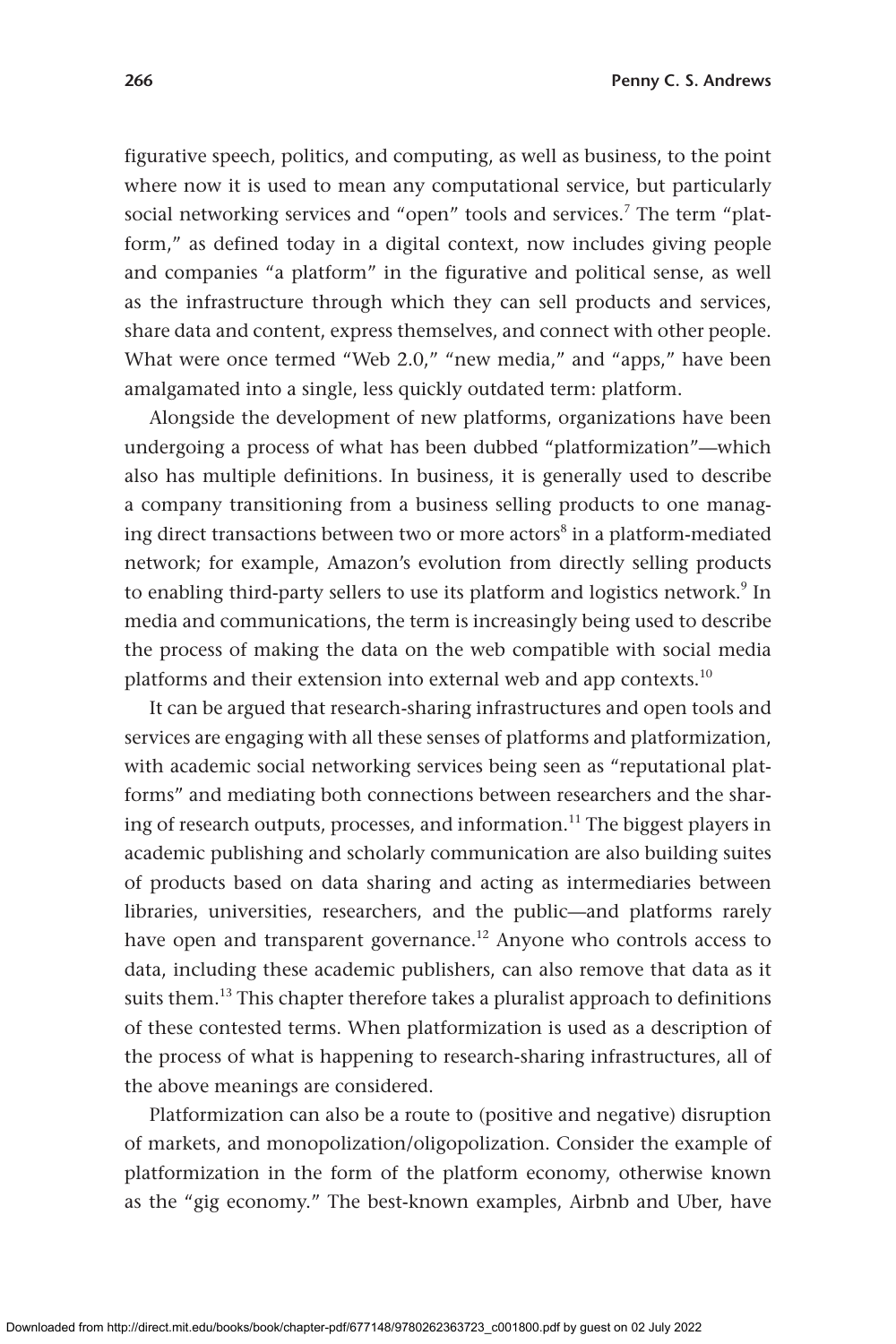disrupted the hotel and taxi industries respectively, while being funded by venture capital connected to political power. They dominate their domains, with only the similarly financed Lyft (in some markets) proving any real challenge to Uber. Third-party services have emerged that build on the success of these platforms, such as UrbanBellhop for Airbnb hosts, and Uber has experimented with adding other products such as Uber Eats (food delivery) and UberRUSH (same day courier service) to their platform. Platforms in open include both new and existing tools and services, and platformization as the transformation of legacy academic publishers. As I will go on to discuss, the disruptive effects and funding models of these platforms are often not so different from the lifestyle brands of the platform economy.

Platforms are not a new concept for open. It could be argued that *arXiv*, PubMed, and other long-standing subject repositories for open content fit the definition of platforms, $14$  albeit without social features such as commenting or following/friending other users observed in more recently established academic social platforms.15 Tools such as software development platform GitHub have a long history in academia, open-source software, and scholarly communication. However, the more disruptive elements of platforms have entered the open domain in the past 10 years, including many forprofit, publisher-acquired and venture capital (VC) funded entities. GitHub itself (before its acquisition by Microsoft) shared VC investors<sup>16</sup> with less scholar-friendly technologies such as the union-rejecting Kickstarter and is not an open source or not-for-profit platform.<sup>17</sup> Popular service Research-Gate has similar issues, sharing investors with Uber. Likewise, Academia .edu (VC-funded), Mendeley (VC-funded until bought by Elsevier), SSRN (independently run until bought by Elsevier) and bepress (independently run until bought by Elsevier) were all focused on community building and prosocial behavior and were acquired for their data-mining and full scholarly lifecycle integration potential. The political and economic infrastructure supporting open is not always known to users or even important to them. This is why users are often surprised when a platform is shut down or acquired by a bigger player—if they realize it at all.

One approach to developing new services for open practices has been the platformizing, digitizing, and scaling of existing tools and practices such as reference and paper management, lab notebooks, collaborative databases, and the sharing of research outputs. It is easy to see how in principle these platforms offer value as a more efficient way of doing what is already done.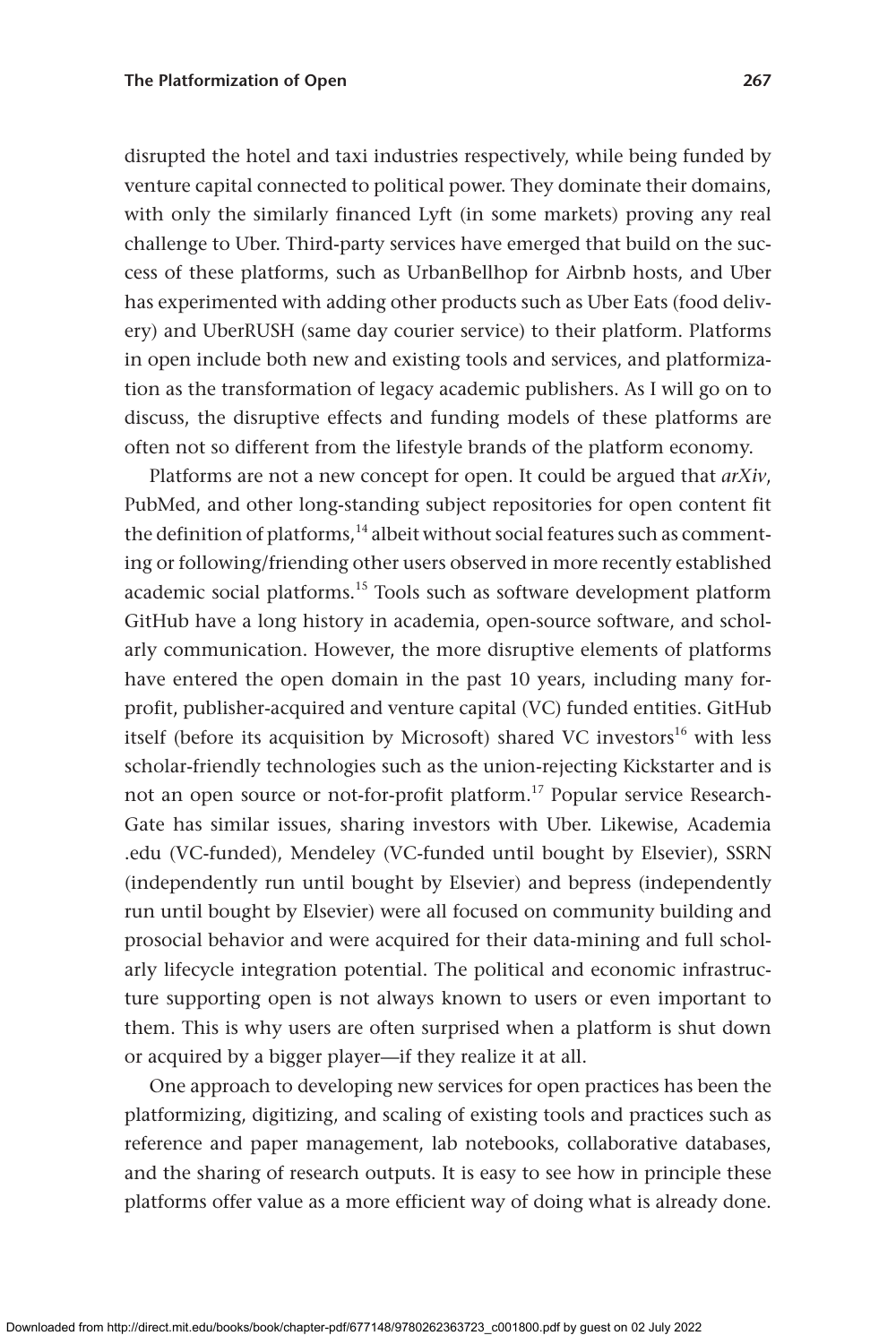Another approach can make claims to solving user problems, serving new communities, and bringing innovation to scholarly communication—a useful form of disruption. Some platforms go further, in a form of "technosolutionism," looking to remove friction and add technology to every process to make it more efficient.<sup>18</sup> There has been proliferation of metric products (including "alternative"/attention metrics, digital badges, writing platforms, and add-ons to the academic publishing process (e.g., Publons)) that are either produced or acquired by the biggest publishers and aggregators. Much of this dubious innovation, for profit, excludes features and disciplines not considered by a less than diverse group of developers and shuts out workflows and output types that are not easy to standardize and metricize.<sup>19</sup>

The final form of platformization in open is scholar-owned, hosted and/ or run platforms (Open Library of the Humanities, *SocArxiv*, *Humanities Commons*) with different funding models and using different technological solutions and partners. For example, the Open Library of the Humanities (OLH) has developed its own scholarly platform in Janeway, which was used at the time of writing for their website and limited journals, but also partner with Ubiquity Press as a platform for most OLH content.<sup>20</sup> Some funding and governance models in this form of platformization are more stable and sustainable than others. While some sort of start-up funding will usually be needed, relying on grant funding from a handful of big foundations rather than contribution from members can be a risky proposition. Funders tend to fund proof of concept and early development, but not 10 or 20 years of implementation or the staffing costs involved.

Against this commercial imperative, the principles of platform cooperativism pose an alternative, encouraging a values-driven approach that could lead to greater sustainability. The seven cooperative principles, also adopted by platform cooperativism are:

- 1. Voluntary and open membership
- 2. Democratic member control
- 3. Member economic participation
- 4. Autonomy and independence
- 5. Education, training, and information
- 6. Cooperation among cooperatives
- 7. Concern for community $21$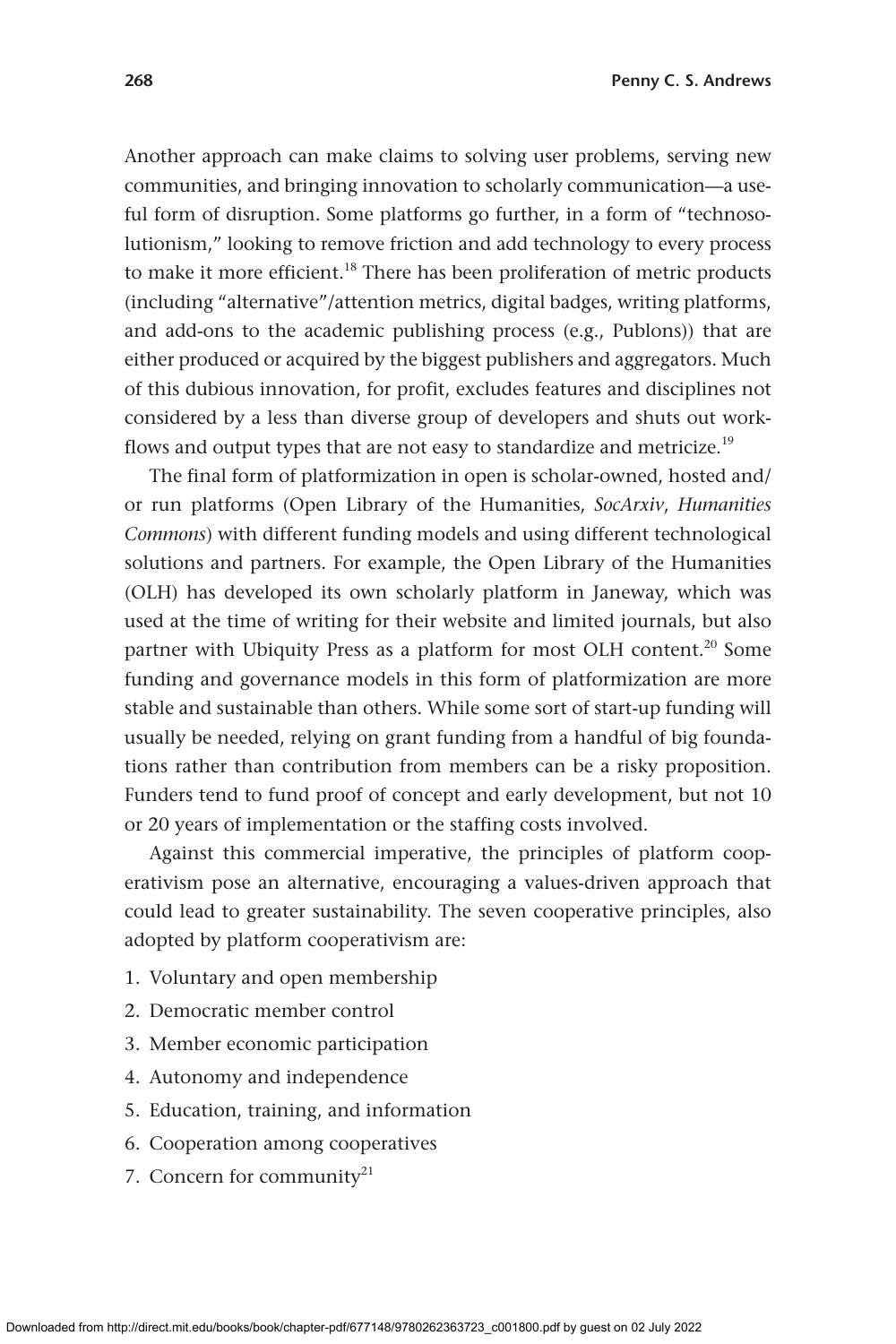The principles are supported by two sets of values:

#### **Cooperative values**

- self-help
- self-responsibility
- democracy
- equality
- equity
- solidarity

### **Ethical values**

- honesty
- openness
- social responsibility
- caring for others<sup>22</sup>

These values and principles would seem to accord with those of many scholars, librarians, and educators involved in open, especially when aspects such as economic participation are considered at the institutional rather than personal level. The values of for-profit publishers and platforms are much more geared toward competition than community and equitable participation in the scholarly commons. For example, RELX (Elsevier's parent group) had "Winning" as a corporate value in  $2017<sup>23</sup>$  However, it is not unknown for cooperatives to behave as though they are typical businesses—for example, OCLC, a library cooperative, has been critiqued for its "corporate greed."<sup>24</sup> Even nonprofit, scholar-founded platforms such as *arXiv* do not allow for voluntary and truly open participation, requiring proof of membership of the academic/disciplinary community.<sup>25</sup> ResearchGate replicates this gatekeeping activity by requiring an institutional email address. Yet Academia .edu breaks with this tradition by allowing anyone to join and upload/ download content, as do some of the other for-profit services.

The principles of freedom to contribute and freedom to be read are aspects that more "responsible" not-for-profit open platforms need to consider, even if the founders of those platforms may initially struggle with the idea of a cooperative-based commons where every participant has ownership. Srnicek argues that as platforms scale, they transform from innovative enablers into stifling gatekeepers.<sup>26</sup> Emerging open tools often copy behaviors of platforms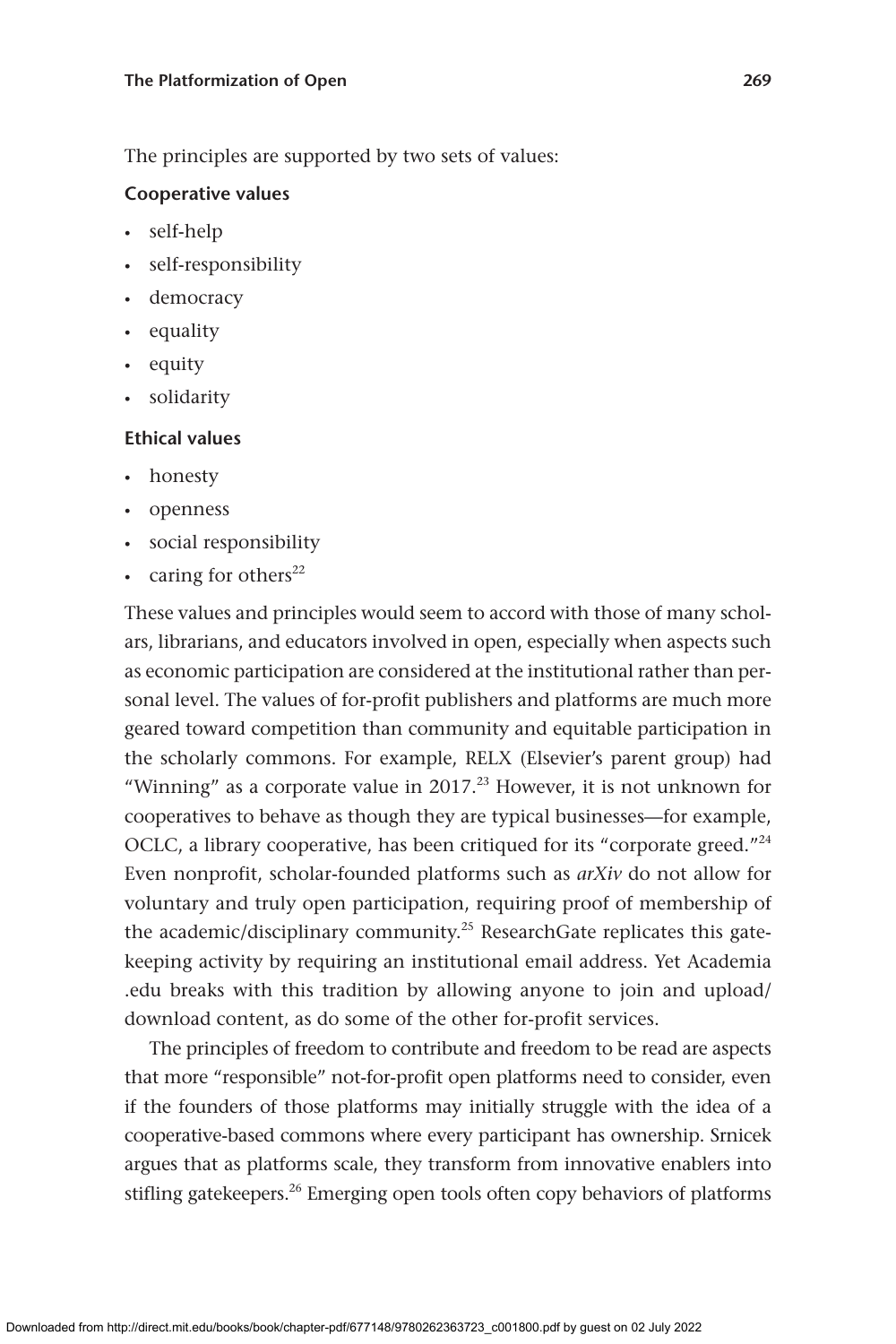in other domains, by ignoring the legal constraints that hamper institutional services and allowing the unauthorized upload of copyrighted material (e.g., ResearchGate).<sup>27</sup> Safe Harbor agreements protect intermediaries from liability in copyright claims,<sup>28</sup> which is why Facebook and Google continue to argue that they are not media companies/publishers and absorb the relatively small penalties incurred when they break the rules.<sup>29</sup> The platforms developed or acquired by legacy publishers are supported by their parent companies' government lobbying power<sup>30</sup> and influence in higher education, which is not so far from the regulatory entrepreneurship practiced by many technology companies to bend the law and common practice to their will.<sup>31</sup>

Recently, there have been calls by librarians and academics for scholars to delete their accounts on the for-profit platforms Academia.edu and Research-Gate.<sup>32</sup> But assuming a gatekeeper position by policing copyright and embargoes for legacy publishers<sup>33</sup> or insisting that particular platforms are not open enough, may form part of paid scholarly communication roles, but this is not necessarily a helpful direction for librarians and open activists to take.<sup>34</sup> Telling other researchers they are wrong does not make more content or data open and it does not convince the majority of researchers and other users of available research outputs who prioritize "satisficing"—taking a course of action that satisfies their minimum requirements—over optimization of their practices.<sup>35</sup> It can be all too glib to criticize scholars for using for-profit platforms or to talk about the "Uberfication" of the university as a full-time academic librarian or white male full professor on a secure contract. The choice to avoid self-branding and the biggest, most visible social networking services is one that can most comfortably be made by those not fighting for a permanent, full-time academic post while working several precarious, fractional jobs.

Scholarly communication platforms with a social networking element, which includes most commercial services in open, play the same game as Facebook, Google, Snapchat and other big companies in their commodification of participatory media and prosocial sharing. They profit (whether or not that is reinvested) from the long-established sharing behaviors within academic communities, now transferred to the internet. Most of the value in the platforms is actively provided or what Smith calls passively "leaked" by the users—content, network effects, relationships, actions, data, metadata.<sup>36</sup> Users in most cases cannot retrieve and consolidate their own data via Open APIs—the platform owners are the ones who can monetize user behavior via new products and metrics or the valuation of a tool at the time of acquisition.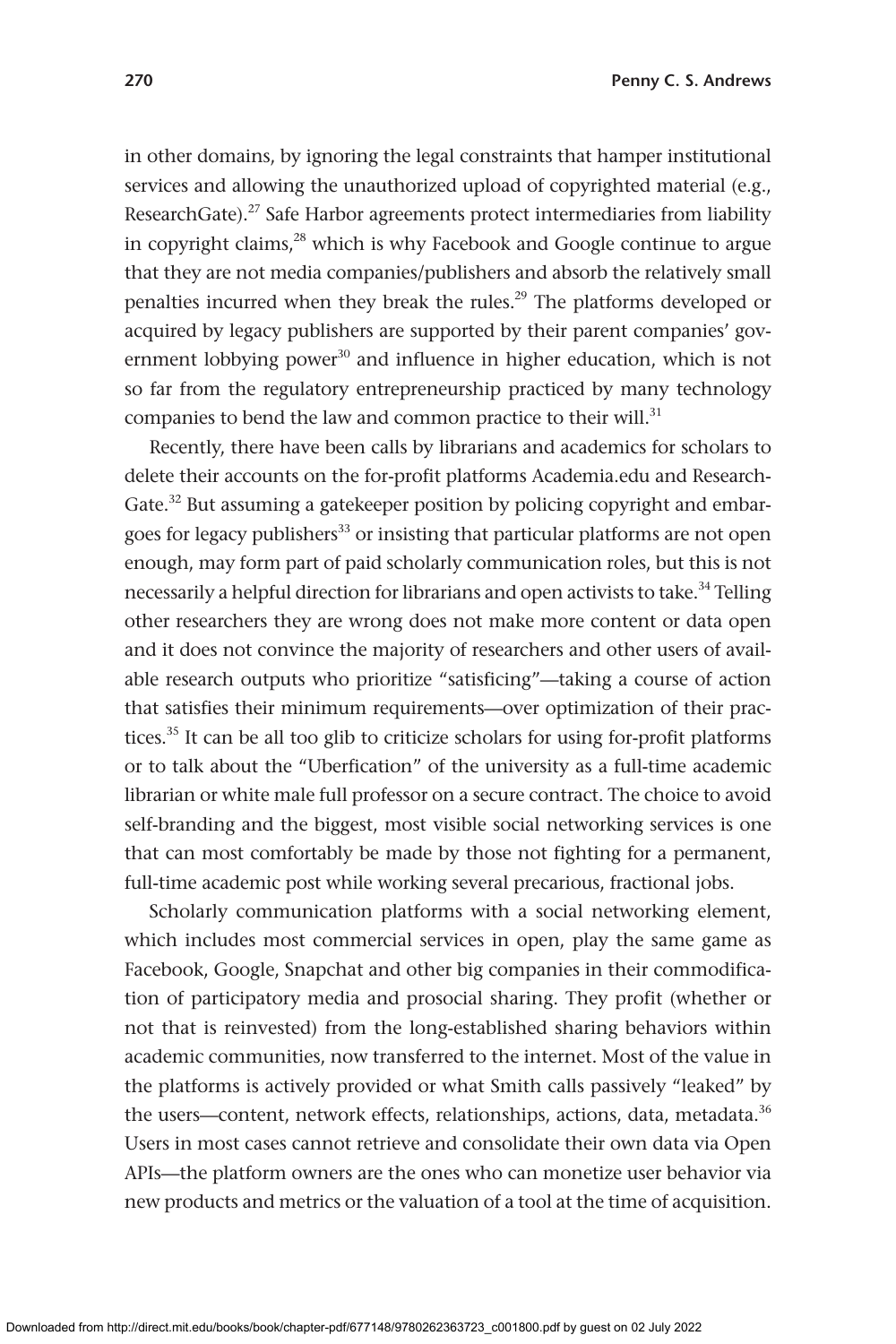It is important not to ignore the role of vertical integration and acquisition as platformization strategies. The "Fourth Industrial Revolution" or 4IR concerns the financialization of data, via pipelines and workflows or control of the data sources themselves.<sup>37</sup> To succeed under contemporary capital, "platform capitalism" or no, means being abreast of trends inside and outside a sector and being agile enough to transform businesses before they are left behind. In open, two large corporations have done very well out of responding to 4IR, and not just when it comes to their scholarly communication segments.

RELX, Elsevier's parent company, has divested itself of print magazines and acquired and developed products around legal technology, predictive policing, risk management and scoring, and health education; and most importantly, they are data brokers and data service providers for a range of sectors. This datacentric change in focus is reflected in the hugely profitable Elsevier academic publishing and services segment of the business. First, their spokespeople talked of a move from products to services, acquiring businesses that enhanced their service offerings, and now RELX markets itself as an "information and analytics" group—analytics meaning data products and services.<sup>38</sup> Elsevier's academic segment does both parts of this and fits well with the wider company strategy. Central to this segment's model is Pure, its "enterprise research management solution that aggregates an organization's research information from numerous internal and external sources into a single platform."<sup>39</sup> RELX has a start-up incubator to help find new acquisitions and the group has a venture capital arm that invests in Palantir, Peter Thiel's software company, controversial for its involvement in deportations in the US, military intelligence, surveillance of US citizens, and other privacy-invasive work in the public and private sectors.

Elsevier and other RELX group acquisitions show a clear desire to capture multiple workflows from end to end in various sectors. In academia, they have products covering the full researcher workflow, an assessment workflow for administration, ranking hiring and research assessment exercises and access to enough data flows via the various parts of RELX and all the Elsevier products to produce new metrics, prediction tools, and other products regularly—as befits a data broker. They do not have to own the data, only control the pipeline and flows of data. RELX is embedded in other areas of higher education, such as the UK USS academic pension scheme investments, university league tables, and more.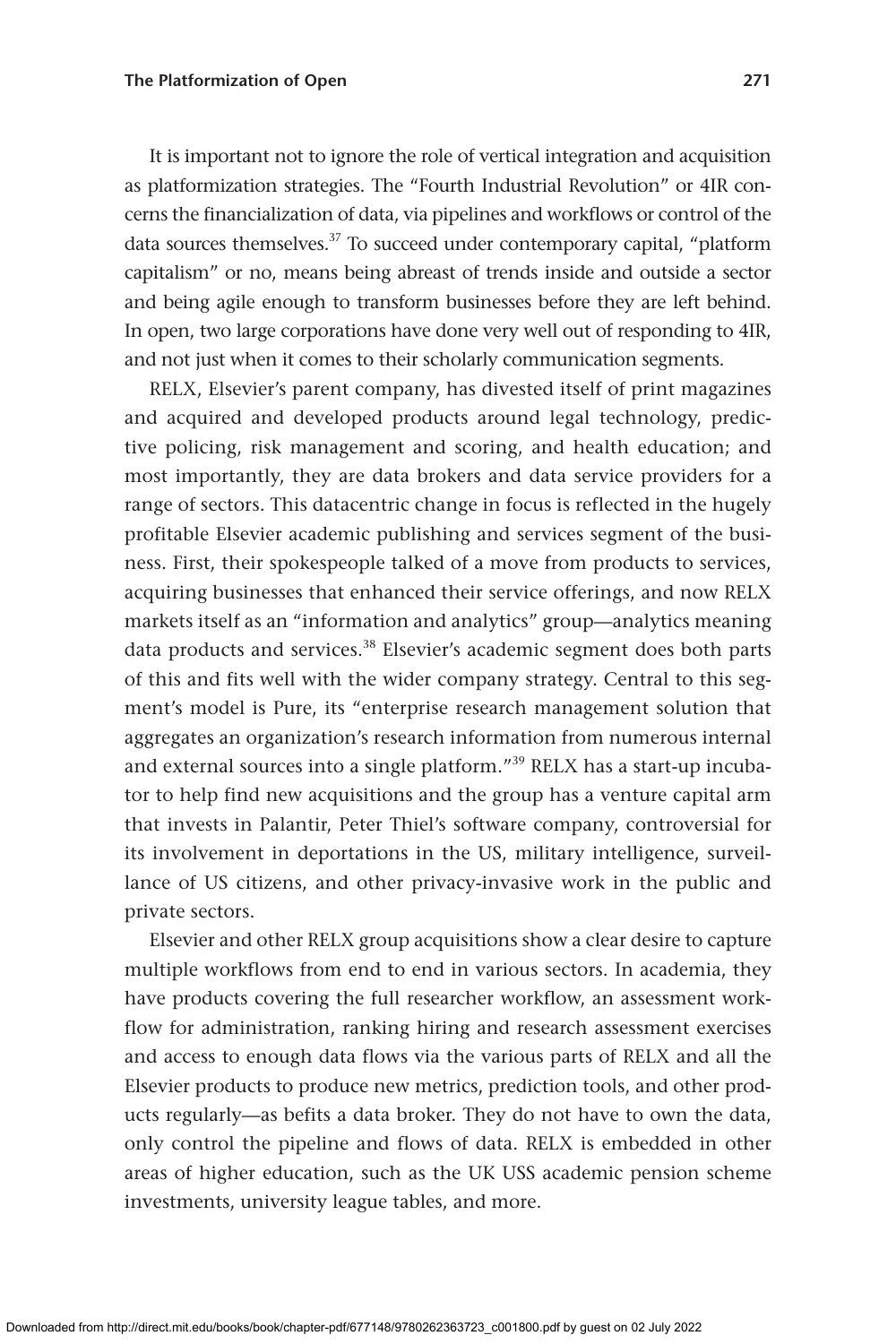While Elsevier is the most obvious example of platformization, oligopolization, and data control in this space, especially with the company's connections to others in the group, it is not alone in scholarly communication and, therefore, open. Clarivate Analytics, the company formed when the intellectual property and services part of Thomson Reuters was sold off to venture capital firms, has been acquiring additional emerging platforms and occupies a similar "workflow capture" space. Digital Science, part of the same Holtzbrinck group as legacy publishing giants Springer Nature, portrays a researcher-friendly image, but its own website talks about products across the researcher workflow, and while its offering is not as integrated as that of Elsevier, that looks like the company's eventual intention. Deals for piloting workflow packages from these single and barely interoperable suppliers are being signed by universities at a high administrative level.<sup>40</sup> What Elsevier calls "interoperable" actually means *intra*operable within its own suite of products. The signing of these workflow deals—for example, Digital Science at the University of Sheffield and Elsevier at the University of Manchester—has ramifications for higher education, particularly in countries like the UK, which traditionally used open-source software and library staff to run their open access and research data management services.

Finally, it is worth addressing the role of funders in the platformization of open. At the smaller end of the scale, a project-based approach to developing new services around open in institutions, a lack of funding for technical expertise in libraries, and poor user-experience design of in-house and open-source systems made it easier for decision-makers to outsource their infrastructure needs to commercial platforms—especially as most universities in the UK, in particular, operate as though they are in competition, leading to replication of staffing and services. This is a simplification of the problem but covers some of the issues. Large funders such as the Wellcome and Gates Foundations have invested heavily in commercial as well as not-for-profit open platforms, ResearchGate and F1000 being notable examples. F1000, a for-profit company privately owned by a serial entrepreneur and multimillionaire, is seeking to be the main provider of mega-journal and preprint platforms for various funders and institutions. The UK research councils chose to fund the payment of article processing charges (APCs) to legacy publishers to achieve Open Access rather than prioritizing funding for the staffing of institutional repositories or scholar-led no-APC options like the Open Library of the Humanities, and it remains to be seen whether initiatives such as Plan S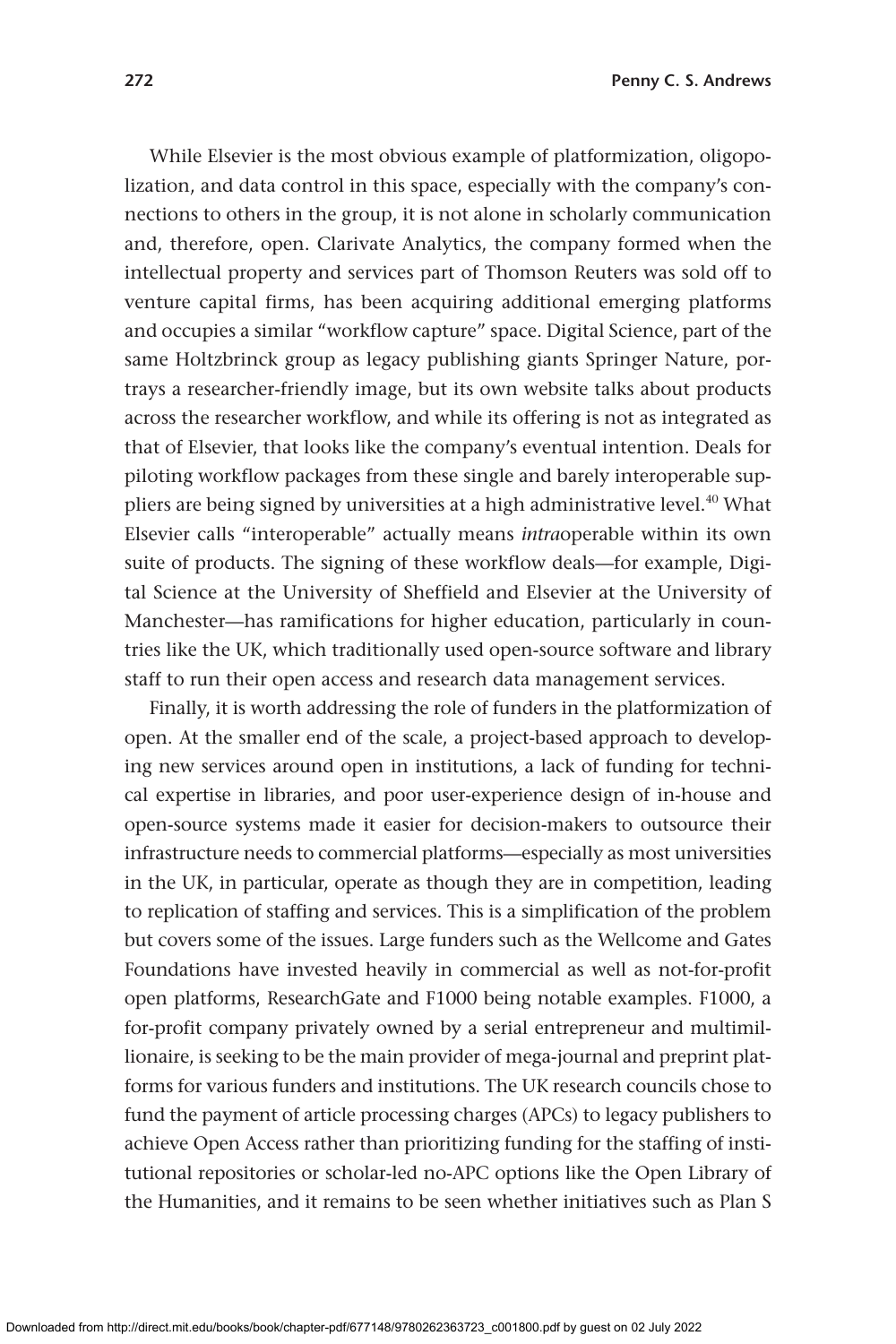will help with supporting this human infrastructure or just add to their burden. Projects such as the Joint Roadmap for Open Science Tools (JROST) offer a little more hope, as creators and those who currently host their content are involved and not just funders and technologists.

Funder requirements (with consequences) have been the only successful instrument so far for ensuring researcher compliance with open-access and open-data mandates. The question remains though: is a sector that is reliant on venture capital plus large funders plus the public sector a mixed economy, or a platformized accident waiting to happen? Full stakeholder involvement is required in finding a solution, and researchers must not be outweighed by the views of proxy groups such as learned societies, whose statements reflect their connections to big publishers and their need for income to carry out their work.

#### **Notes**

1. Jose van Dijck, "Disassembling Platforms, Reassembling Sociality," in *The Culture of Connectivity: A Critical History of Social Media* (Oxford: Oxford University Press, 2013), 24–44, [https://doi.org/10.1093/acprof:oso/9780199970773.001.0001.](https://doi.org/10.1093/acprof:oso/9780199970773.001.0001)

2. Bobby Schweizer, "Platforms," in *The Routledge Companion to Video Game Studies*, ed. Mark J. P. Wolf and Bernard Perron (Abingdon, UK: Routledge, 2010), 41–48, <https://doi.org/10.4324/9780203114261>.

3. Ian Bogost and Nick Montfort, "Platform Studies: Frequently Questioned Answers," *Digital Arts and Culture*, December 12–15 (2009): 1–6.

4. Annabelle Gawer, "Bridging Differing Perspectives on Technological Platforms: Toward an Integrative Framework," *Research Policy* 43, no. 7 (2014): 1239–1249, [https:](https://doi.org/10.1016/j.respol.2014.03.006) [//doi.org/10.1016/j.respol.2014.03.006.](https://doi.org/10.1016/j.respol.2014.03.006)

5. Tim O'Reilly, "Government as a Platform," *Innovations: Technology, Governance, Globalization* 6, no. 1 (2011): 13–40, [https://doi.org/10.1162/INOV\\_a\\_00056](https://doi.org/10.1162/INOV_a_00056).

6. David Weinberger, "Library as Platform," *Library Journal*, September 4, 2012, <https://lj.libraryjournal.com/2012/09/future-of-libraries/by-david-weinberger/>.

7. Tarleton Gillespie, "Platforms Intervene," *Social Media + Society* 1, no. 1 (2015): 205630511558047,<https://doi.org/10.1177/2056305115580479>.

8. Elizabeth Altman and Mary Tripsas, "Product-to-Platform Transitions: Organizational Identity Implications," in *The Oxford Handbook of Creativity, Innovation, and Entrepreneurship*, ed. Christina Shalley, Michael A. Hitt, and Jing Zhou (Oxford: Oxford University Press, 2015),<https://doi.org/10.1093/oxfordhb/9780199927678.013.0032>.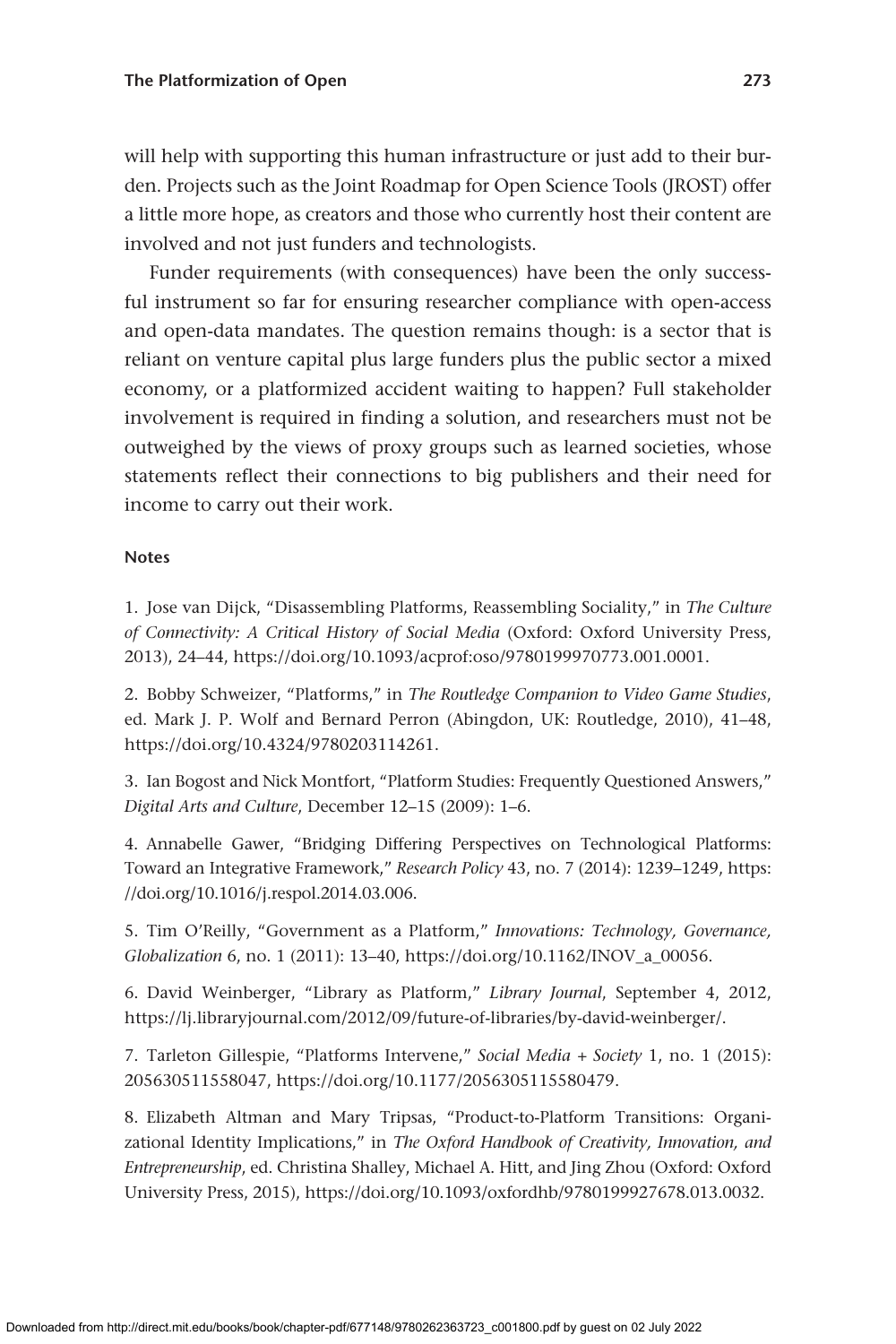9. Thomas R. Eisenmann, Geoffrey Parker, and Marshall W. Van Alstyne, "Opening Platforms: How, When and Why?," *SSRN Electronic Journal*, 2008, 1–27, [https://doi](https://doi.org/10.2139/ssrn.1264012) [.org/10.2139/ssrn.1264012](https://doi.org/10.2139/ssrn.1264012).

10. Anne Helmond, "The Platformization of the Web: Making Web Data Platform Ready," *Social Media + Society* 1, no. 2 (2015): 205630511560308. [https://doi.org/10](https://doi.org/10.1177/2056305115603080) [.1177/2056305115603080](https://doi.org/10.1177/2056305115603080).

11. Hamid R. Jamali, David Nicholas, and Eti Herman, "Scholarly Reputation in the Digital Age and the Role of Emerging Platforms and Mechanisms," *Research Evaluation* 25, no. 1 (2016): 37–49,<https://doi.org/10.1093/reseval/rvv032>.

12. Wilma Clark et al., "Digital Platforms and Narrative Exchange: Hidden Constraints, Emerging Agency," *New Media & Society* 17, no. 6 (2015): 919–938, [https:](https://doi.org/10.1177/1461444813518579) [//doi.org/10.1177/1461444813518579;](https://doi.org/10.1177/1461444813518579) Pia Mancini and Farida Vis, "How Do Digital Platforms Shape Our Lives?," World Economic Forum, 2015, [https://www.weforum](https://www.weforum.org/agenda/2015/10/how-do-digital-platforms-shape-our-lives/) [.org/agenda/2015/10/how-do-digital-platforms-shape-our-lives/](https://www.weforum.org/agenda/2015/10/how-do-digital-platforms-shape-our-lives/).

13. L. DeNardis and A. M. Hackl, "Internet Governance *by* Social Media Platforms," *Telecommunications Policy* 39, no. 9 (2015): 761–770, [https://doi.org/10.1016/j.telpol](https://doi.org/10.1016/j.telpol.2015.04.003) [.2015.04.003](https://doi.org/10.1016/j.telpol.2015.04.003); Frank Pasquale, "Platform Neutrality: Enhancing Freedom of Expression in Spheres of Private Power," *Theoretical Inquiries in Law* 17 (2016): 487–514; Martin Weller, *The Battle For Open: How Openness Won and Why It Doesn't Feel Like Victory* (London: Ubiquity Press, 2014), [https://doi.org/10.5334/bam;](https://doi.org/10.5334/bam) Mike Zajko, "The Copyright Surveillance Industry," *Media and Communication* 3, no. 2 (2015): 42, <https://doi.org/10.17645/mac.v3i2.270>.

14. Xuemei Li, Mike Thelwall, and Kayvan Kousha, "The Role of arXiv, RePEc, SSRN and PMC in Formal Scholarly Communication," *Aslib Journal of Information Management* 67, no. 6 (2015): 614–635, <https://doi.org/10.1108/AJIM-03-2015-0049>; Oya Y. Rieger, "arXiv User Survey Report," arXiv Wiki, 2016, [https://confluence.cornell.edu](https://confluence.cornell.edu/display/arxivpub/arXiv+User+Survey+Report) [/display/arxivpub/arXiv](https://confluence.cornell.edu/display/arxivpub/arXiv+User+Survey+Report)+User+Survey+Report.

15. Angelika Bullinger et al., "Towards Research Collaboration—a Taxonomy of Social Research Network Sites," *AMCIS 2010 Proceedings*, August 1, 2010, [http://aisel](http://aisel.aisnet.org/amcis2010/92) [.aisnet.org/amcis2010/92](http://aisel.aisnet.org/amcis2010/92).

16. Gerrit De Vynck, "Josh Kushner's Thrive Capital Strikes Gold in GitHub Deal," *Bloomberg*, June 5, 2018, [https://www.bloomberg.com/news/articles/2018-06-05](https://www.bloomberg.com/news/articles/2018-06-05/josh-kushner-s-thrive-capital-strikes-gold-in-github-deal) [/josh-kushner-s-thrive-capital-strikes-gold-in-github-deal.](https://www.bloomberg.com/news/articles/2018-06-05/josh-kushner-s-thrive-capital-strikes-gold-in-github-deal)

17. Bijan Stephen, "Kickstarter Will Not Voluntarily Recognize Its Employee Union," The Verge, May 15, 2019, [https://www.theverge.com/2019/5/15/18627052/kickstarter](https://www.theverge.com/2019/5/15/18627052/kickstarter-union-nlrb-election) [-union-nlrb-election.](https://www.theverge.com/2019/5/15/18627052/kickstarter-union-nlrb-election)

18. Evgeny Morozov, *To Save Everything, Click Here: Technology, Solutionism and the Urge to Fix Problems That Don't Exist* (London: Allen Lane, 2013).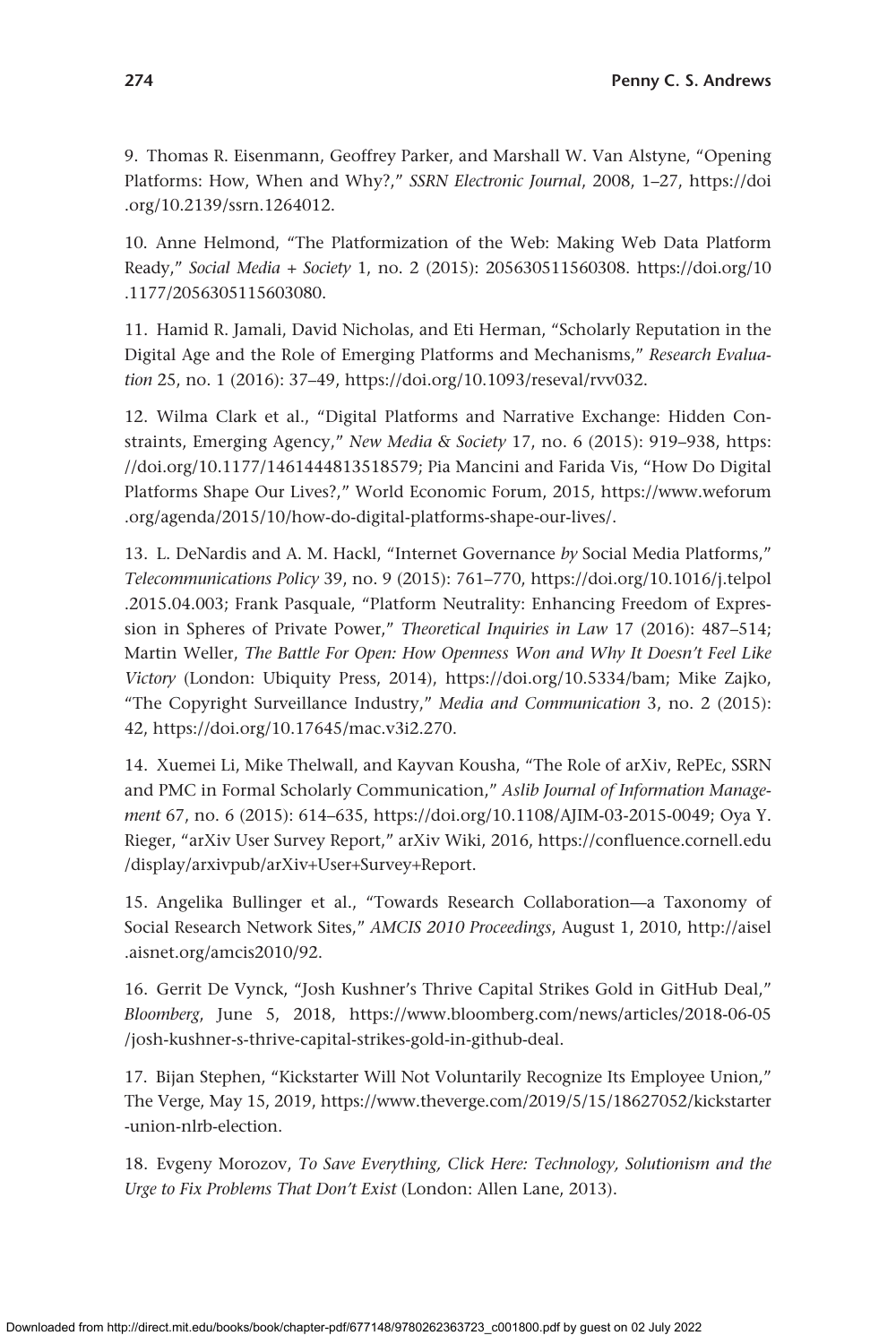19. Amy Brand, Albert Greco, and Robert Wharton, "Demographics and Education of Scholarly Publishing Professionals" (Figshare, 2015), [https://doi.org/10.6084/m9](https://doi.org/10.6084/m9.figshare.1424476.v2) [.figshare.1424476.v2;](https://doi.org/10.6084/m9.figshare.1424476.v2) Sasha Costanza-Chock, "Design Justice: Towards an Intersectional Feminist Framework for Design Theory and Practice," SSRN Scholarly Paper (Rochester, NY: Social Science Research Network, June 3, 2018), [https://papers.ssrn](https://papers.ssrn.com/abstract=3189696) [.com/abstract](https://papers.ssrn.com/abstract=3189696)=3189696; Brand, Greco, and Wharton, "Demographics of Scholarly Publishing and Communication Professionals."

20. Martin Paul Eve and Andy Byers, "Janeway: A Scholarly Communications Platform," *Insights* 31 (2018), [https://doi.org/10.1629/uksg.396.](https://doi.org/10.1629/uksg.396)

21. ICA, "What Is a Cooperative?," 1995, [https://www.ica.coop/en/what-co-operative](https://www.ica.coop/en/what-co-operative-0) [-0;](https://www.ica.coop/en/what-co-operative-0) Trevor Scholz, "Platform Cooperativism: Challenging the Corporate Sharing Economy," 2016, <http://www.rosalux-nyc.org/platform-cooperativism-2/>.

22. ICA, "What Is a Cooperative?"

23. RELX Group, "Governance," 2017, [https://www.relx.com/corporate-responsibility](https://www.relx.com/corporate-responsibility/being-a-responsible-business/governance) [/being-a-responsible-business/governance.](https://www.relx.com/corporate-responsibility/being-a-responsible-business/governance)

24. Barbara Fister, "Liberating Knowledge: A Librarian's Manifesto for Change," *Thought & Action* (Fall 2010): 83–90.

25. Sophie Ritson, "'Crackpots' and 'Active Researchers': The Controversy over Links between arXiv and the Scientific Blogosphere," *Social Studies of Science* 46, no. 4 (2016): 607–628, [https://doi.org/10.1177/0306312716647508.](https://doi.org/10.1177/0306312716647508)

26. Nick Srnicek, *Platform Capitalism*, Theory Redux (Cambridge: Polity, 2017).

27. Hamid R. Jamali, "Copyright Compliance and Infringement in ResearchGate Full-Text Journal Articles," *Scientometrics* 112, no. 1 (2017): 241–254, [https://doi.org](https://doi.org/10.1007/s11192-017-2291-4) [/10.1007/s11192-017-2291-4.](https://doi.org/10.1007/s11192-017-2291-4)

28. Ian Brown and Christopher T. Marsden, *Regulating Code: Good Governance and Better Regulation in the Information Age*, Information Revolution and Global Politics (Cambridge, MA: The MIT Press, 2013).

29. Frank Pasquale, *The Black Box Society: The Secret Algorithms That Control Money and Information* (Cambridge, MA: Harvard University Press, 2015).

30. Martin Paul Eve, "Transcript of Meeting between Elsevier and the Minister for Higher Education in the UK, Jo Johnson," *Martin Paul Eve* (blog), May 4, 2016, [https://eve.gd/2016/05/04/what-elsevier-and-the-minister-for-higher-education-in](https://eve.gd/2016/05/04/what-elsevier-and-the-minister-for-higher-education-in-the-uk-jo-johnson-met-about/) [-the-uk-jo-johnson-met-about/](https://eve.gd/2016/05/04/what-elsevier-and-the-minister-for-higher-education-in-the-uk-jo-johnson-met-about/).

31. Elizabeth Pollman and Jordan M. Barry, "Regulatory Entrepreneurship," SSRN Scholarly Paper (Rochester, NY: Social Science Research Network, March 3, 2016), [https://papers.ssrn.com/abstract](https://papers.ssrn.com/abstract=2741987)=2741987.